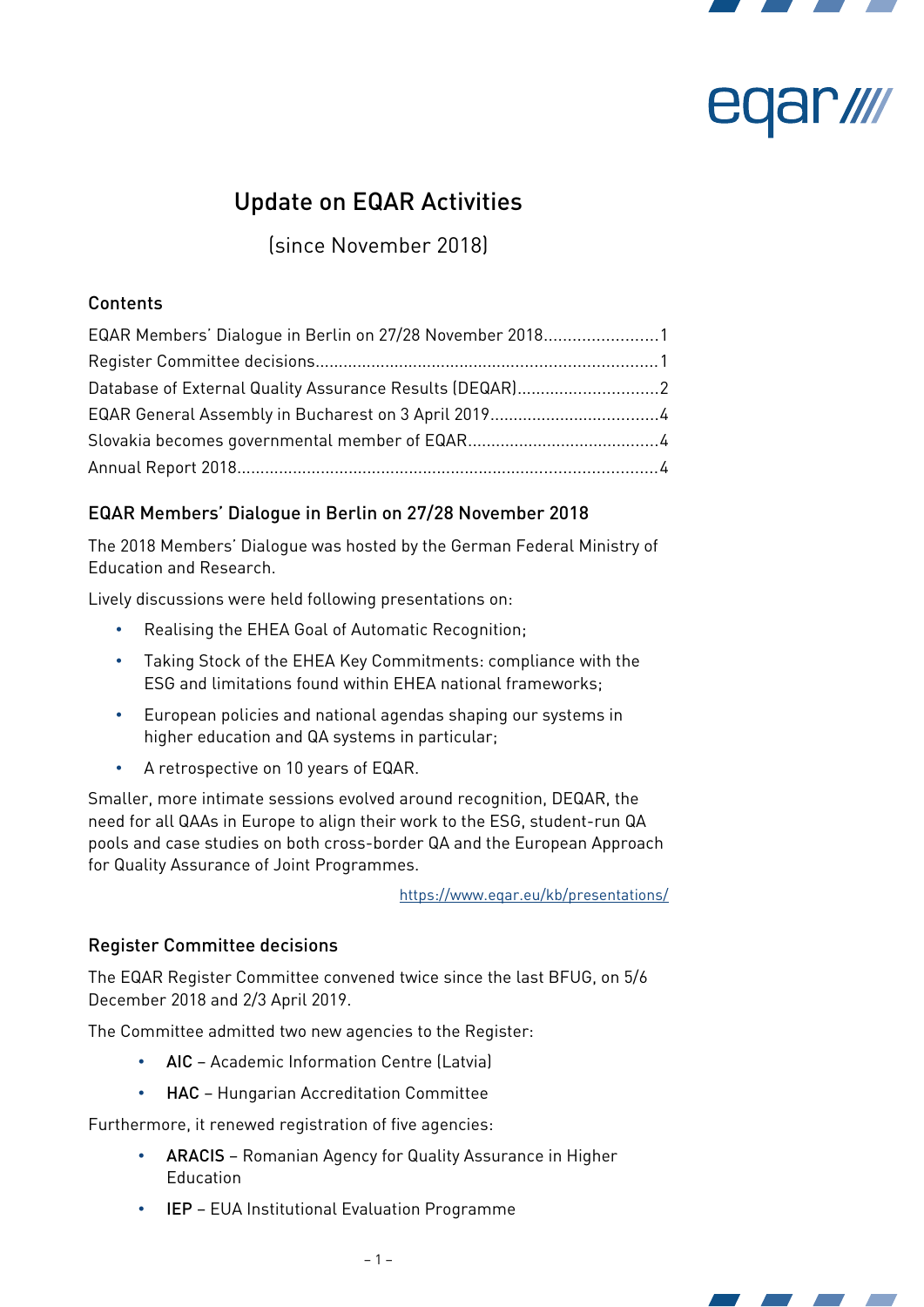



- NOKUT Norwegian Agency for Quality Assurance in Education
- QAA Quality Assurance Agency for Higher Education (UK)
- SQAA Slovenian Quality Assurance Agency for Higher Education

During a brief joint session of the Executive Board (EB) and the Register Committee (RC), EB and RC members discussed updates to the Code of Conduct and took note of important updates, including on DEQAR and the Bologna peer support mechanism in regard to Quality Assurance.

<https://www.eqar.eu/register/decisions/>

# <span id="page-1-0"></span>Database of External Quality Assurance Results (DEQAR)

The Database for External Quality Assurance Results (DEQAR) continues to grow and develop and we are happy to report a recent surge in the report uploading by EQAR registered agencies.



### Figure 1: DEQAR coverage (percentage of HEIs with QA reports)

The latest DEQAR statistics as of 20/6/2019:

- 10 672 reports covering 1 643 institutions in 56 countries
- Significant coverage achieved in: Belgium (Flemish community), Croatia, Denmark, Estonia, Finland, France, Luxembourg, Montenegro, North Macedonia, Poland, Romania, Spain and Slovenia (in these systems DEQAR includes reports on at least 50% of the institutions listed in the European Tertiary Education Register, ETER, <https://www.eter-project.com/>).
- Growing number of web site visits per month, reaching 1 086 unique visitors in May 2019, with over 2 000 unique page views.

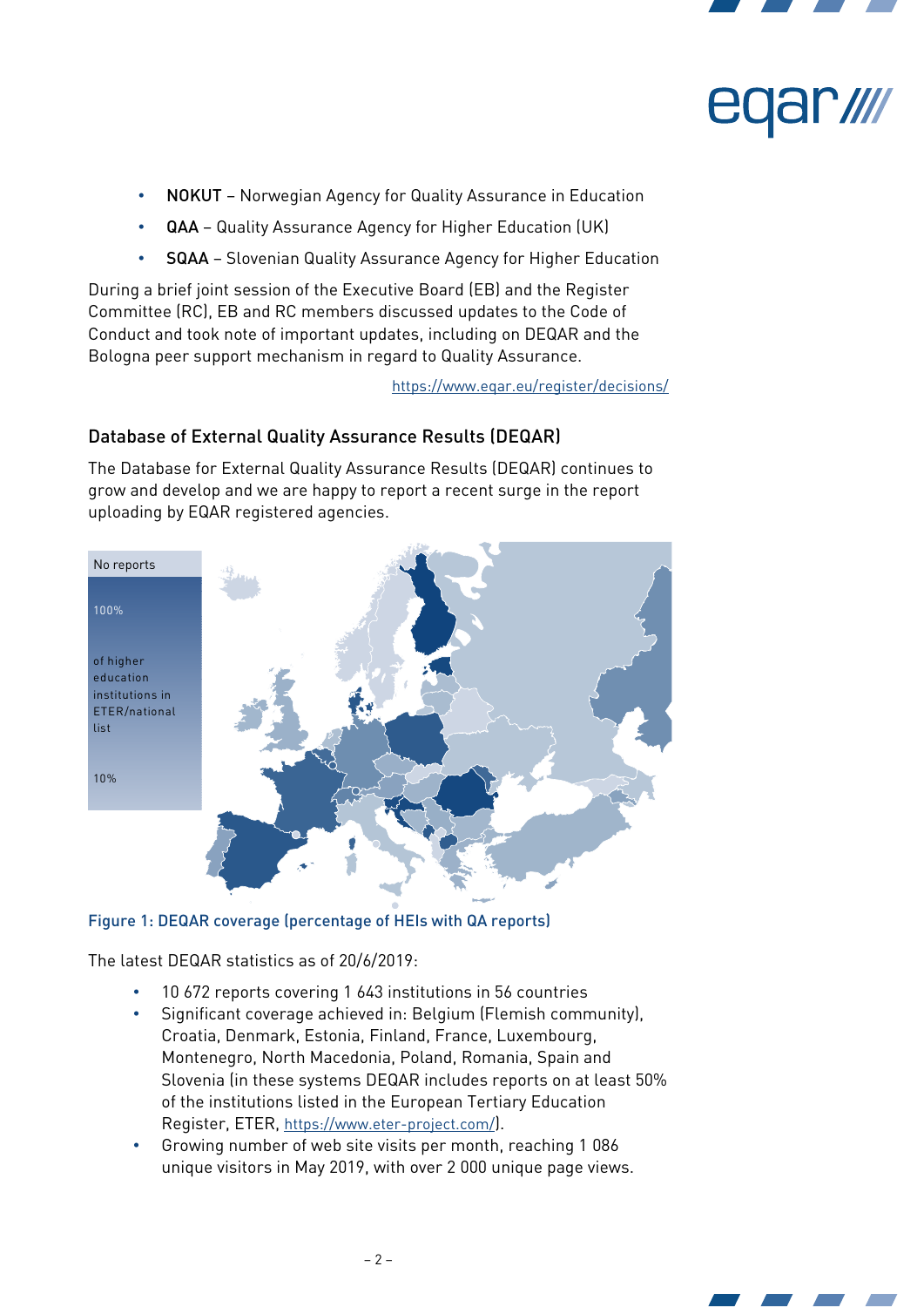



#### DEQAR pilot study by the University of Ghent

Our DEQAR project partner researchers Jeroen Huisman and Maria Manatos of the Centre for Higher Education Governance Ghent (CHEGG) at the University of Ghent have been using the database as a basis for two pilot pan-European comparative studies into how higher education institutions respond to the needs of students and society, based on thousands of external quality assurance reports being available in DEQAR. The first pilot study has just been published.

The researchers have provided a comprehensive analysis on how quality assurance agencies translate the ESG for external quality assurance. The analysis covered the institutional external quality assurance reports from Croatia, Estonia, Finland and Portugal.

The results show that the influence of the ESG in the institutional external quality assurance reports of agencies is unquestionable, however the degree of implementation and translation differs depending on the focus and the models of institutional external quality assurance.

Read more and download the pilot study (link to news item on website):

<https://www.eqar.eu/first-deqar-pilot-study-published/>

#### New feature: data download and API

Our DEQAR Data Dump feature makes it possible to export a full copy of our dataset for individual research purposes. Users can freely download the dataset for spreadsheet software.

In addition, the public Application Programming Interface (API) is based on recent internet standards and allows others to embed live data from DEQAR into their own website, application or workflow.

<https://www.eqar.eu/qa-results/download-data/>

#### Work in progress

- We are aiming at 20 000 reports this year, and we expect some substantial uploads in the coming weeks which should take us a long way toward our goal.
- We continue to present DEQAR at higher education events and conferences and are happy to work with those interested in showcasing DEQAR at a local or sector-specific event.
- Work continues on the back end of the system to improve the agencies' submission experience. We have also put in place a new indexing system which will make possible enhanced search features.
- The database will be enhanced with infographics  $-$  including heat maps, bar charts and tables allowing data to be compared and tracked over time.

http://www.degar.eu